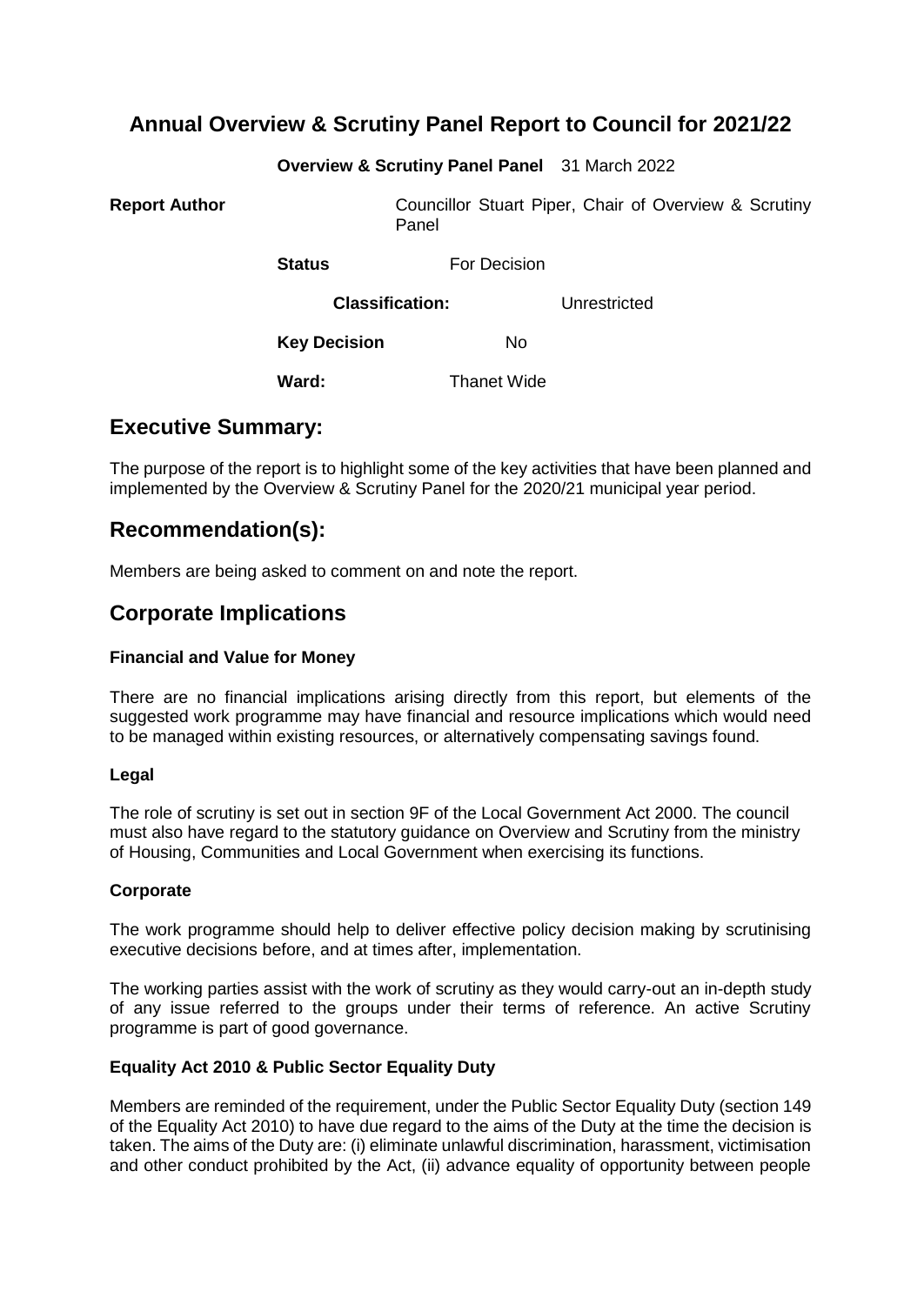who share a protected characteristic and people who do not share it, and (iii) foster good relations between people who share a protected characteristic and people who do not share it.

Protected characteristics: age, sex, disability, race, sexual orientation, gender reassignment, religion or belief and pregnancy & maternity. Only aim (i) of the Duty applies to Marriage & civil partnership.

This report relates to the following aim of the equality duty: -

- 1. To eliminate unlawful discrimination, harassment, victimisation and other conduct prohibited by the Act.
- 2. To advance equality of opportunity between people who share a protected characteristic and people who do not share it
- 3. To foster good relations between people who share a protected characteristic and people who do not share it.

No implications arise directly but the Council needs to retain a strong focus and understanding on issues of diversity amongst the local community and ensure service delivery matches these.

It was important to be aware of the Council's responsibility under the Public Sector Equality Duty (PSED) and show evidence that due consideration has been given to the equalities impact that may be brought upon communities by the decisions made by Council.

# **CORPORATE PRIORITIES**

This report relates to Communities.

# **1.0 Introduction and Background**

- 1.1 The Chairman of the Overview and Scrutiny Panel is required to present an Annual Panel report towards the end of each municipal year to share an overview of the work undertaken by the Panel during the course of the year under review.
- 1.2 The report comments on a number of activities carried out by the Panel during the period under review. It is hoped that this report would therefore provide the basis for debate by Members on the Panel's annual activities and hopefully lead to sharing of views and ideas to enhance the Council's scrutiny function.
- 1.3 The Council continued to organise its work around the challenges posed by the covid-19 pandemic. However with the successful launch and implementation of the national immunisation programme to fight the pandemic, the government removed the emergency legislation that allowed the Councils to conduct their meetings and make formal decisions remotely. In person meetings at the Council offices were resumed, whilst still managing the risks to the wellbeing of both staff and Members.

# **2.0 Cabinet Member Presentations**

2.1 During the course of the year the Panel engaged cabinet members in discussions on a number of subject matters that fall under their respective portfolio areas. The purpose of these engagements through cabinet member presentations at Panel meetings was for the Panel to contribute to policy decisions on issues under active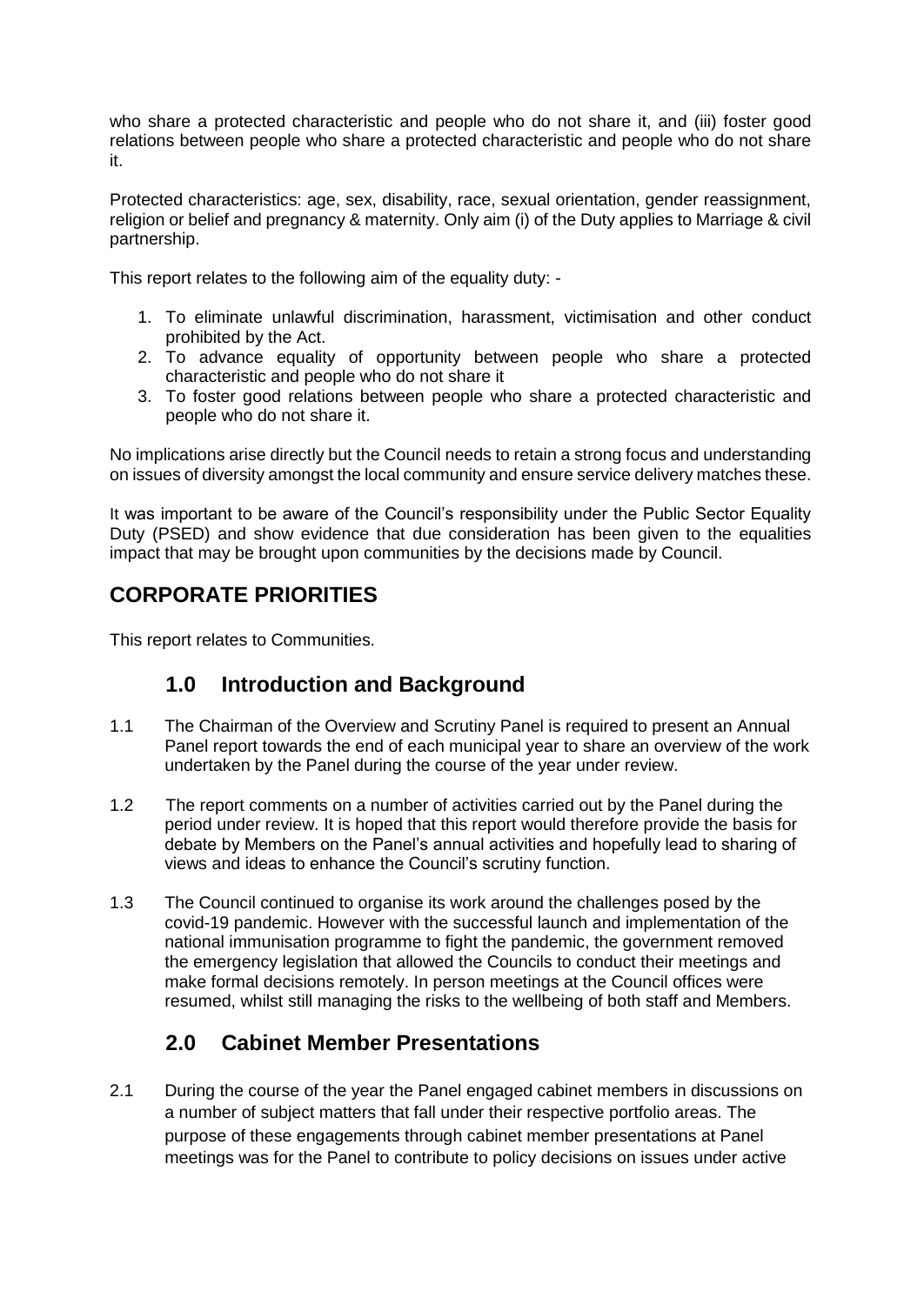consideration of the executive as well as get an update on the current matters that the Cabinet was working on.

## **The Leader's Vision**

- 2.2 At the meeting on 26 October 2021, the Leader of Council made a presentation on the vision for the council under the current Executive. The Panel noted with interest the following highlights of that presentation:
	- **Inward Investment:** The council was looking to leveraging as much as possible inward investment into Thanet, as Government funding of council activities has been declining year on year;
	- The building blocks for success from the levelling up funding was to encourage inward investment into the district for the future.
	- **Levelling Up Funds:** The council was bidding for about £50million. If successful, this fund would form the foundation of for further investment into the area;
	- Young people would be encouraged to stay in Thanet after graduating and work in the area;
	- **Parkway Station:** This was a big investment for Thanet and it opens up new opportunities for the local area;
	- There was a need for the council to focus on investment areas that would create the greatest economic impact;
	- **Visit Kent:** The council supports this campaign for attracting tourism into Kent;
	- **Local Plan:** The Local Plan enables investment by defining investment opportunities in different parts of the district;
	- The council would encourage big digital companies to come and invest in Thanet. However these companies can only come here if there are the right skill sets among the local population. That is why is it important to invest in education as well;
	- The coastline is one of Thanet's greatest assets. It has to be packaged and marketed in a way that will attract business to the district;
	- Support for the Ramsgate Port and Harbour would also create inward investment;
	- **Council Property Strategy:** This was being renewed and once it was completed, it should give the council opportunities for development;
	- **TDC Office Accommodation:** This issue was also still under review, more so in view of the flexible working that has been introduced by the council (initially on a pilot basis); There was need to review and ascertain how much space was needed for TDC conduct its business.
	- **Manston Depot:** There was also a need to explore the potential for the Manston Depot rationalisation;
	- **Future Model of District Councils:** Working as East Kent: Moving forward the model of district councils of Thanet's size was probably no longer viable. It was therefore necessary to look at better ways of working by combining with other councils. A Unitary Council approach is a long process and not achievable in the shorter term. However, a Combined Local Council would be a more viable approach. This was once considered a few years back but was dropped following the failure to get support from all of the other councils.
	- A White Paper on Devolution was expected to be published soon. This would give some steer on how the council can move forward;
	- The Leader's vision was for TDC to be part of a Combined local Council;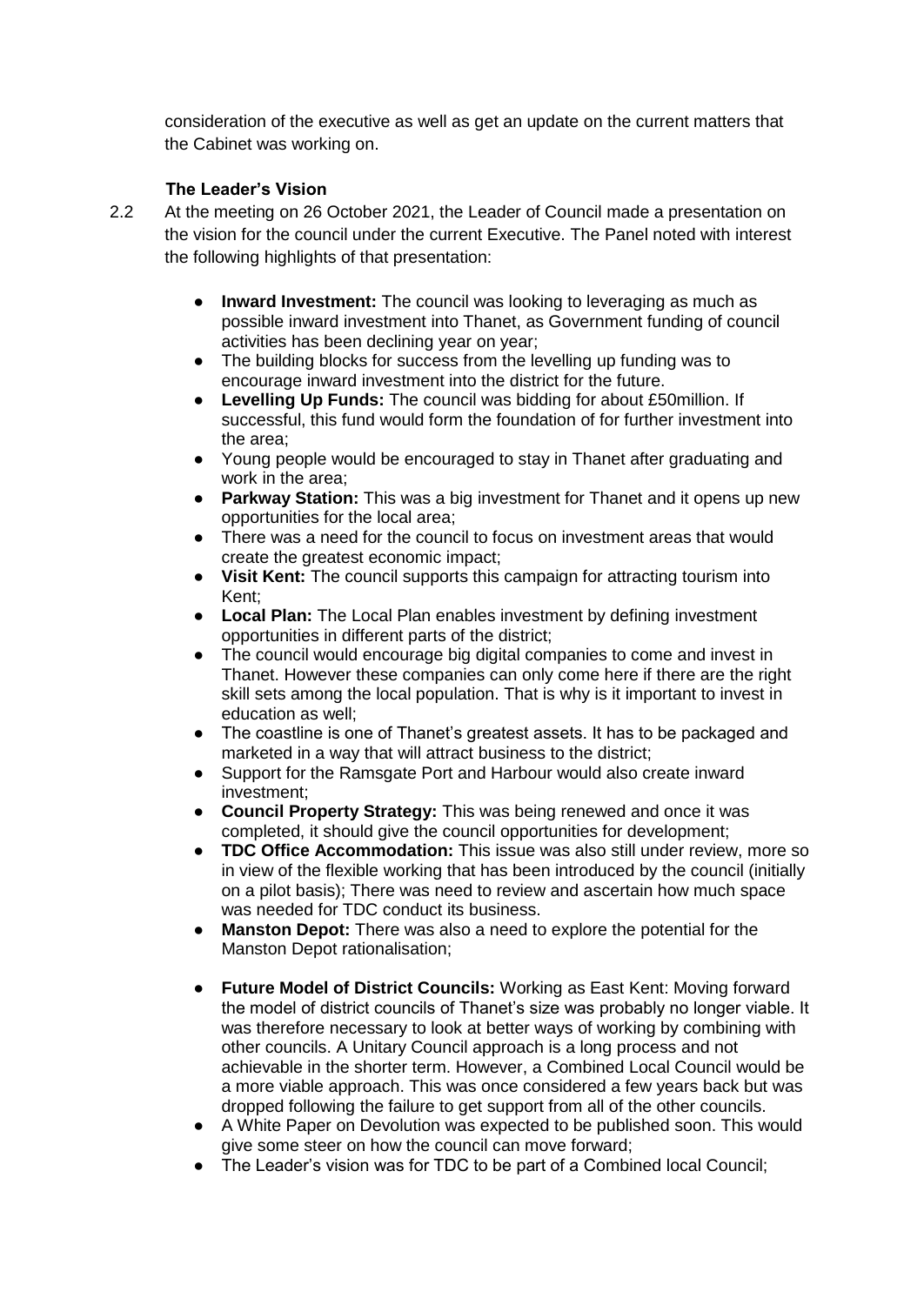- Cabinet had also identified to deliver on the following areas:
	- a. A Youth Council;
	- b. Identify an approach for offsetting the costs of visitors to Thanet, particularly in areas of cleaning up the beach and promenade areas, cleaning of toilets and enforcement especially during peak visitor periods. There was a need to review options for concessions in order to make more income;
	- c. Explore the possibility of establishing overnight beach huts by setting up pods along the seafront, to increase visitor experience and raise income;
	- d. Seek the resolution of setting up Travellers temporary sites;
	- e. Push for Thanet District to be known as Isle of Thanet.
- 2.3 The Panel will be keeping a watching brief on all those areas that were highlighted in the Leader's presentation.

## **Community Safety and Youth Engagement**

- 2.4 The Panel also received a presentation on 23 November 2021 from the Cabinet Member for Community Safety and Youth Engagement. Some of the key points made during that presentation included the following:
- 2.5 The presentation focused on the key projects currently being implemented under his portfolio and in particular those projects with a focus on youth engagement. It was interesting to note the partnership working between TDC and Thanet Community Safety Partnership to deliver a number of projects that included the following:
	- **The Community Shield** to assist victims of crime with safe spaces and medical help;
	- **The Safety Webpage** this will provide a map that locates using GPS where an individual who needs help is;
	- **Ladder of Risk** Initiative with schools to assist young people better assess risk about the activities they may engage in;
	- **Thanet Bike Project** This is hoped will occupy young people and move them away from Antisocial Behaviour (ASB);
	- **Bike Safety Campaign** To assist people better understand how to keep their bikes safe from thefts. This because bikes are some of the items that are mostly targeted for theft;
	- **Loan A Cone** This enables residents living near schools to keep their driveways free of antisocial parking during school runs;
	- **Online exploitation awareness** This projects targets children to build resilience in children about internet safety;
	- **Breaking the Cycle** This project engages young people to tackle ASB. To better tackle this problem agencies share information about areas of concern and hotspots;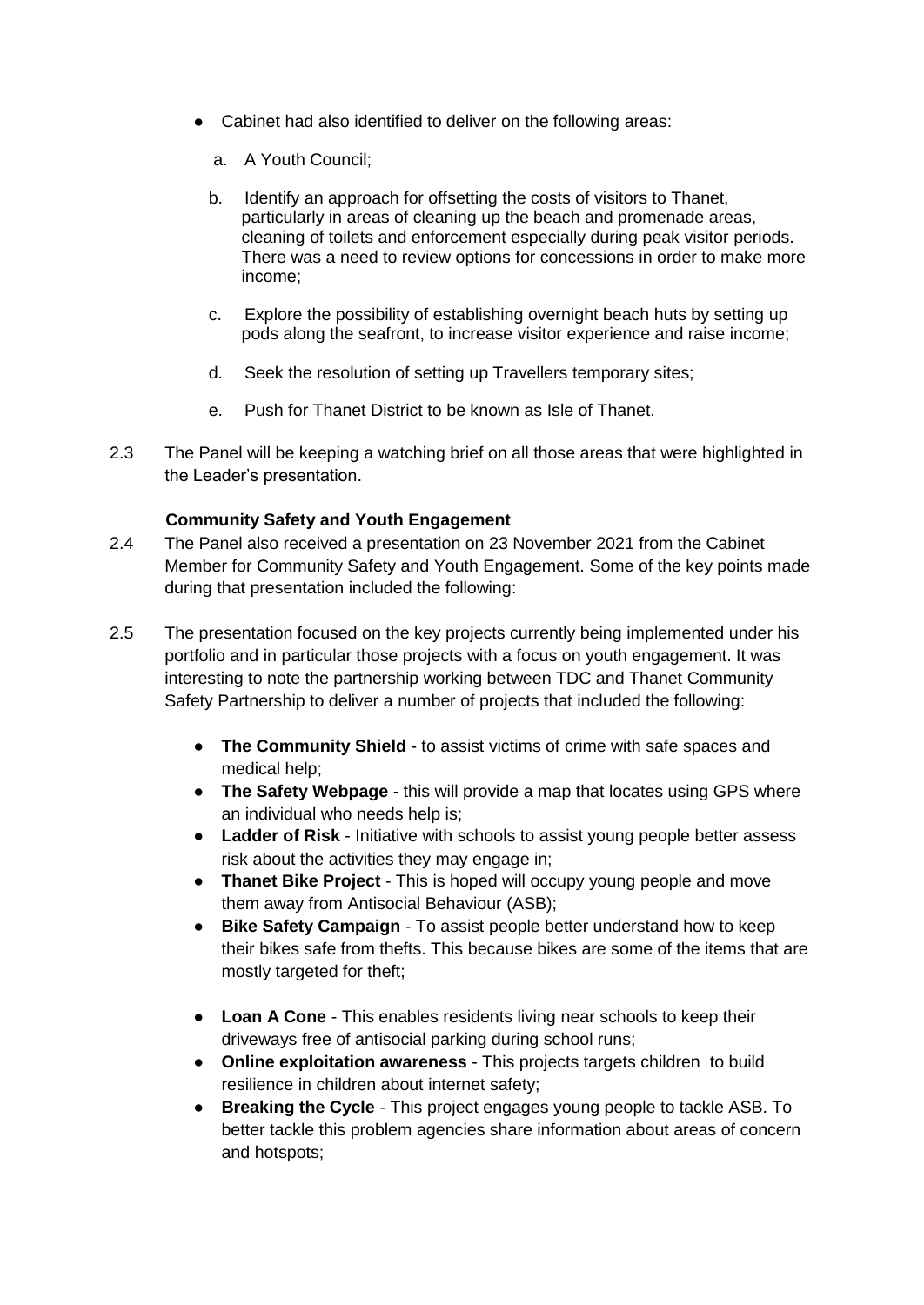- **Amnesty Bins** This project has proven to be successful as it has seen people dropping offensive weapons at given locations mostly at train stations;
- **Safer Streets** Home Office grant (£300k) has been used to refurbish CCTV facilities, clean up graffiti etc. in Eastcliffe and Central Harbour areas to help reduce crime.
- 2.5 The Panel was also advised that Cabinet was working on setting up a Youth Cabinet Advisory Group made up of young people from the local communities who would be advising Cabinet on what they would like to see the council do for young people in **Thanet**
- 2.6 Members will again be keeping a watching brief on these cabinet projects.
- 2.7 The Panel received further presentations at the meetings on 17 February and 15 March 2022 as follows:
	- An overview presentation on the Private Sector Housing in Thanet and commenting on how the Council regulates private sector housing in the district;
	- How TDC has been responding to the need for improving information dissemination and conducting council business (including holding council meetings remotely) in response to the pandemic and how the council can develop its capacity and resilience moving forward.
- 2.8 Councillor Bob Bayford, Cabinet Member for Environmental Services and Special Projects was invited to the 19 April 2022 Panel to present on the Climate Emergency Declaration made TDC, addressing the following question; "How is the Council doing in achieving the aims and objectives of its Green Agenda?" The presentation is still to be confirmed.
- 2.9 An invitation was also extended to the Leader of Council to attend the Panel meeting on 21 July 2022 to share her view and experience regarding "The Efficacy of using the CAGs Approach in policy development and decision making." The presentation is still to be confirmed.

# **3.0 Scrutiny Reviews conducted by the Panel**

## **Scrutiny Review Topics**

3.1 In 2019/20 through to 2021/22, the Panel started working through the list of scrutiny review topics and agreed a prioritised list using the matrix that was established and agreed upon by Members. Whilst some of the topics would be considered through conducting reviews, others would be expedited through one off reports (where appropriate). One such topic was a review of the council's coastal waste collection practices with a view to improving the cleanliness of the district's coastline to create a welcoming environment for the local communities and visitors from outside Thanet.

## **Memorial plaques and Monuments**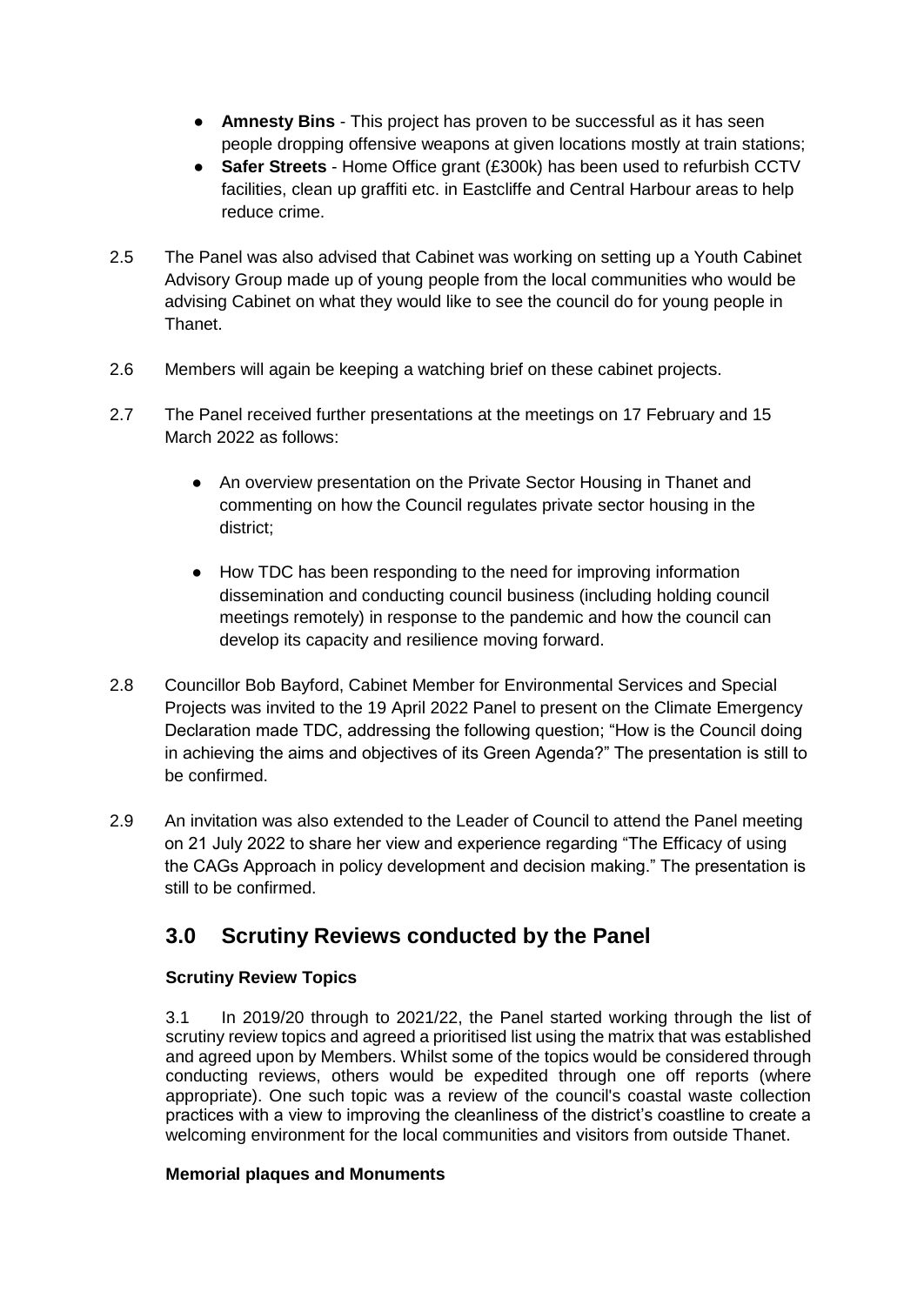3.2 The reviewing of memorial plaques and monuments in the district was initially given priority in order to expedite the review of what was then a topical issue nationwide. Cabinet then had expressed an interest to establish a policy for managing memorial plaques and monuments in the Thanet. The Panel was approached to contribute to the establishment of that policy by Cabinet.

3.3 However due to the anticipated new legislation which would include new guidance on how the council could address the issue of monuments and plaques in the district, it was not possible to continue with this work stream. On 20 April 2021, the Panel decided to temporarily halt and therefore keep in abeyance the work of the Memorial Working Party until an appropriate time. Since there has not been any new announcement of new legislation/guidance by the government to date, this review remains in abeyance.

## **Planning Enforcement Working Party**

3.4 The Planning Enforcement Working Party reviewed the current approach being used by the council's Planning Enforcement Team with a view to coming up with some recommendations on how the Panel could contribute to the current review of the Planning Enforcement Protocol. The working party was set up on 20 April 2021 and reported back to the Panel on 20 July.

- 3.5 The Panel was advised that there was an ongoing council wide review of the the Planning Enforcement Protocol and forwarded the following recommendations to be considered as part of that wider review, that:
	- a. Investigations be carried out to determine the potential utility of a planning enforcement portal on the council's website to provide updates to members of the public and elected members on current cases, as well as increasing the availability of information about the Enforcement process for the public;
	- b. A review be conducted to identify how the council could come up with a more effective system of prioritising planning enforcement cases;
	- c. A review be conducted to determine how best to improve communication between the council and complainants regarding planning enforcement cases being handled by the council;
	- d. Investigations be carried out to determine how best the council could include proactive work in the planning enforcement protocol.

### **Coastal Waste Scrutiny Review**

3.6 At the meeting on 26 August 2021, the Panel set up a five member Coastal Waste Review Working party to conduct a scrutiny review of coastal waste collection practices in the district. The working party met for their first formal meeting on 6 October 2021 and agreed a work programme for conducting their review work. They identified the key witnesses (witness groups) to talk to in order to gather evidence for their report.

3.7 On 21 October 2021 the working party met council senior officers from Operational Services. These included the Corporate Director of Communities and Director of Operations. They also met the Cabinet Member for Environmental Services and Special Projects. On 4 November 2021 they met representatives from parish and town councils who oversee a partition of the district's coastline.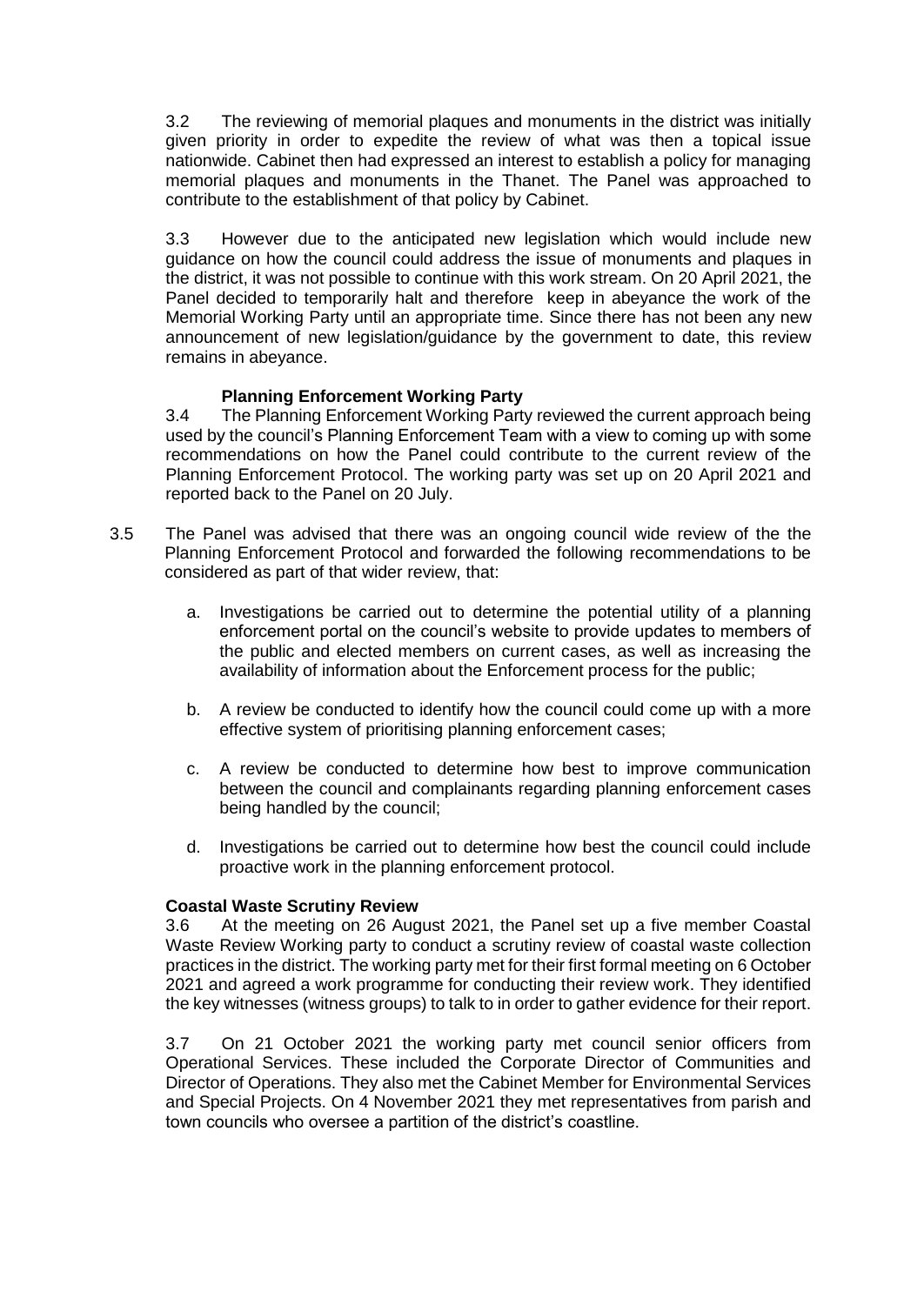3.8 On 10 November 2021, the working party met two more council officers from the Tourism department (the Director of Regeneration and Tourism Manager). On 15 November 2021 met a number of volunteer litter group representatives.

3.9 The working party is now in the process of drafting their report with recommendations and taking it through the pre-approval process for presentation to the Overview and Scrutiny Panel on 19 April 2022. It is hoped that a number of recommendations will be forwarded to cabinet for their consideration and decision.

# **4.0 Call-Ins**

## **Proposed Disposal of 18 Albert Street: Call-In of Cabinet Decision**

4.1 The Panel called in a cabinet decision on the disposal of 18 Albert Street property and considered the call-in at an extraordinary meeting on 8 July 2021. The Panel wanted to ascertain whether cabinet had explored all viable options available.

- 4.2 Some of the key comments made by the Panel were as follows, that:
	- This was a property in an upcoming area in Ramsgate. Residents were concerned about the loss of the property with historical significance;
	- The Ramsgate Future Project could make good use of assets like this one;
	- The property could be turned into a community asset if funding was available;
	- This property could be used for training students on asset restoration for historic assets;
	- Cabinet should be requested to delay of up to three months the decision for disposal in order to consider other options;
	- The Levelling Up Fund was not meant for the purchase of properties like 18 Albert Street, Ramsgate:
	- Instead the council should be looking best value for this property;
	- Delay in disposing the property would be mean delay in income getting into the HRA;
	- Local interest in the property could be to bid for the property;
	- Whilst it was a good idea for the community to own the property, the challenge was the community groups often ran out of money to manage such properties, as has been demonstrated on previous occasions.
- 4.2 However no further action was taken by the Panel as they did not make any recommendations to Cabinet on this matter.

# **5.0 Community Safety Partnership Scrutiny**

## **Kent Police Presentation - Modern Slavery in Thanet**

- 5.1 Members engaged Kent Police during a presentation on modern day slavery in Thanet by the Acting Chief Inspector for the district. The purpose of this presentation was for the Panel to investigate whether there were any businesses in Thanet that were practising modern day slvery and if so how this could be stopped.
- 5.2 Kent Police confirmed that they were not aware of any current cases of exploitation at car wash businesses across the district.
- 5.3 Members were advised that however car wash businesses nationally have been known to have exploitation problems and that Police would normally refer victims with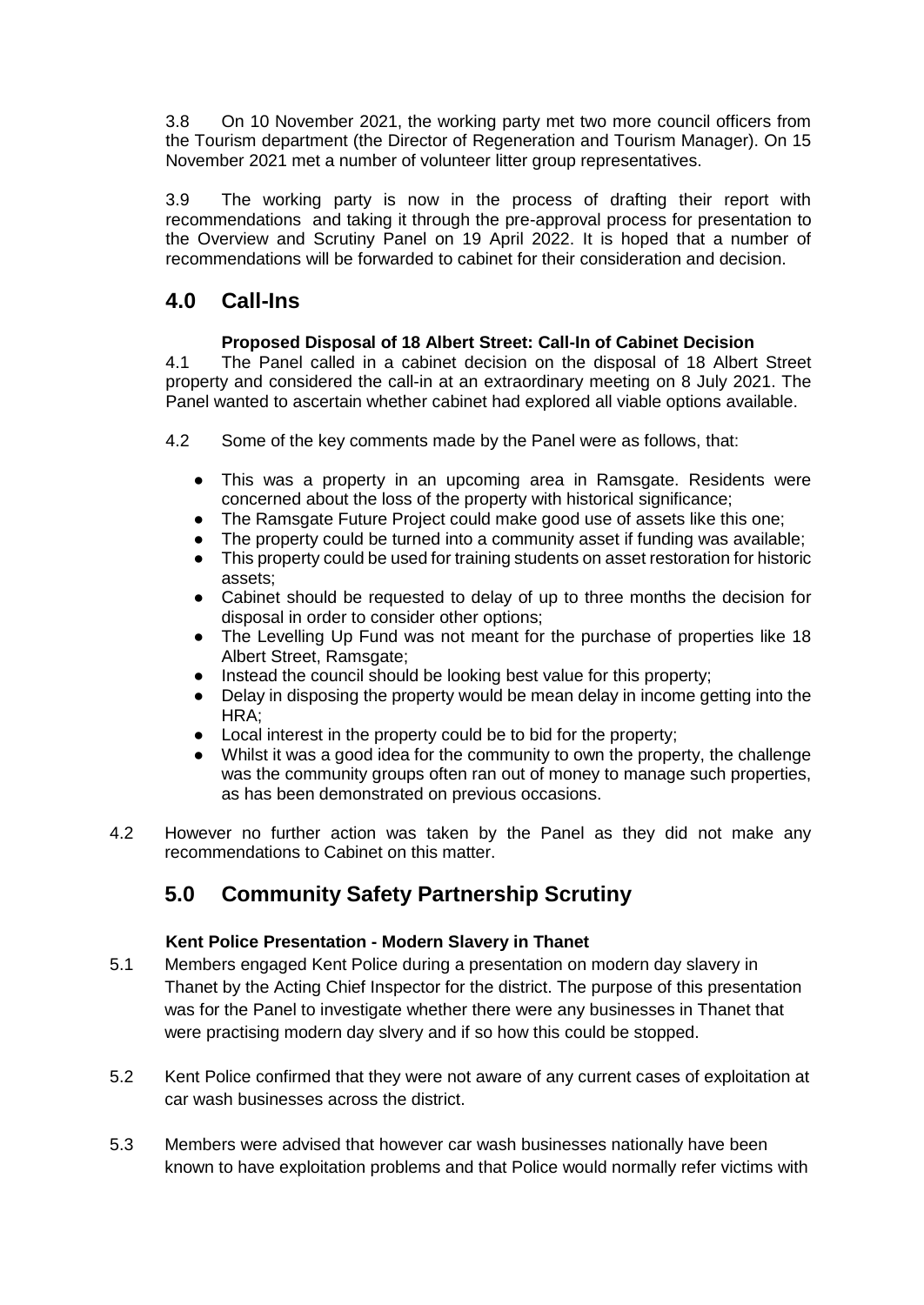health problems to social services (adult protection referrals). Domestic servitude were difficult cases to report and were therefore under-reported.

5.4 The national crime agency runs awareness campaigns to advise the public about various forms of domestic violence and servitude and how these cases can be reported to the Police and on the Panel's suggestion this material could be after a refresh for Thanet purposes. The Acting Chief Inspector agreed to take this idea up with the Kent Police Press Office.

# **6.0 Pre Decision Scrutiny**

6.1 The Panel reviewed proposals on a number of issues that later went to cabinet and in some cases Council for final approval. These included the following:

- Statement of Community Involvement Results of Public Consultation and Adoption;
- Event Policy and Suitability of Events Documents;
- Increase provision of Housing Response Officers at the tower blocks;
- Fees and Charges 2022-23;
- Council Budget for 2022/23;
- HRA Budget for 2022/23;
- Birchington Neighbourhood Plan Regulation 16 consultation Formal Response from Thanet District Council.
- 6.2 Members reviewed Cabinet's budget proposals for 2022/23 and made the following recommendations:
	- 1. To allocate up to £125,000 from the New Homes Bonus allocation for the capital works required to the Ramsgate Eastcliff and Viking Bay coastal lifts to ensure they are in full working order for the foreseeable future;
	- 2. To allocate the full remainder of the New Homes Bonus allocation as capital to provide additional in-house temporary accommodation;
	- 3. To transfer £200,000 from the risk management reserve to a new climate risk and opportunity reserve.

6.3 Although Cabinet rejected the recommendations, Cabinet indicated that they were considering and pursuing other long-term sustainable funding options for the repair and on-going maintenance of our coastal lifts. With regard to the reserve transfer for climate change projects, Cabinet indicated that the monies that sit in the Risk Management Reserve would be available for such projects as and when needed. Cabinet was also looking in this area for external funding opportunities as well.